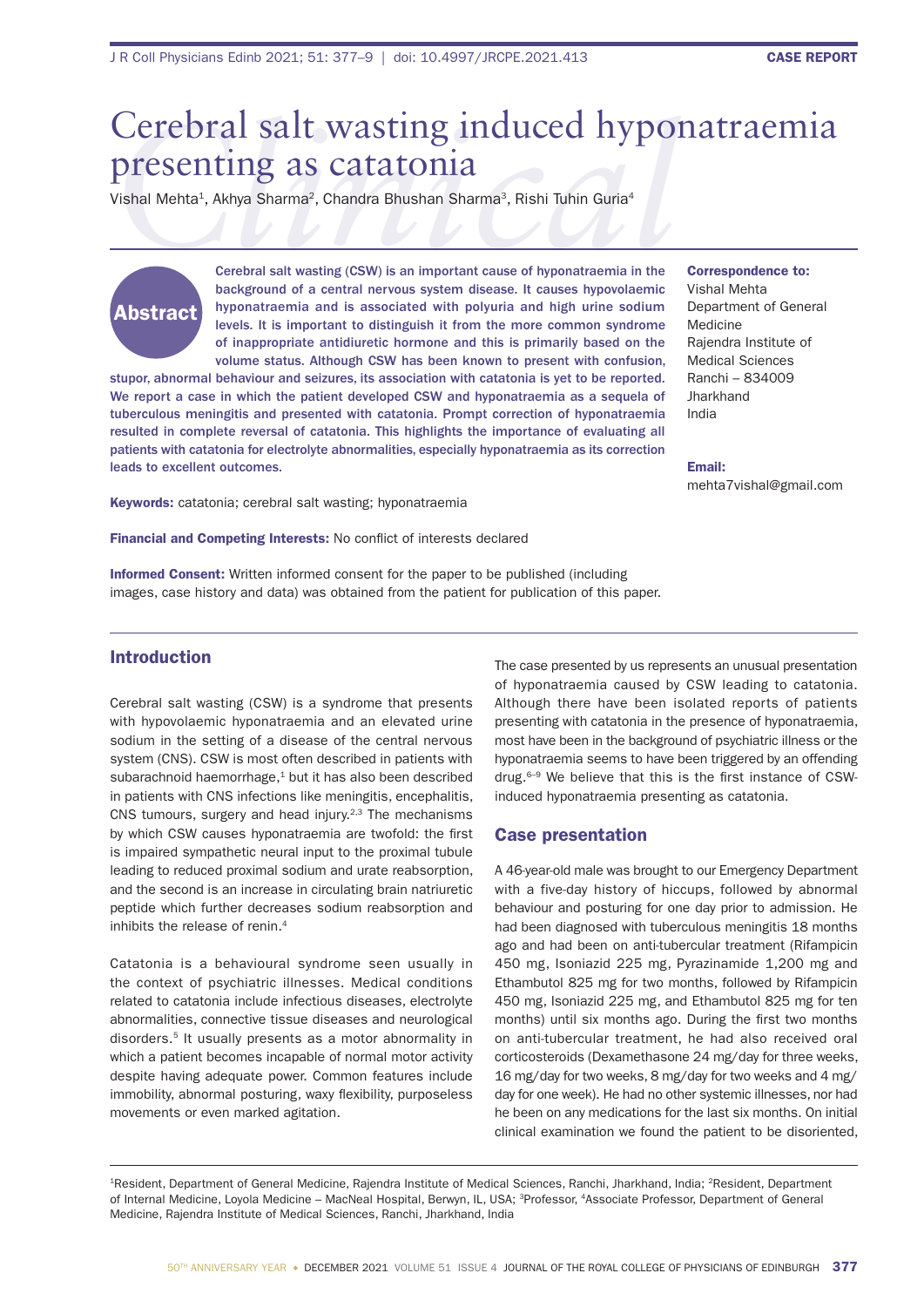#### Figure 1 Patient at the time of presentation



immobile and mute with waxy flexibility and posturing (Figure 1) suggestive of catatonia (based on DSM-5 guidelines). He had poor skin turgor, sunken eyeballs and a dry tongue, with a pulse rate of 90 beats per minute, blood pressure of 112/86 mmHg and he was afebrile. There was no evidence of head injury, tongue bites, urinary incontinence or abnormal eye movements. Both pupils were equally reactive to light. His respiratory, cardiovascular and gastrointestinal system examination was unremarkable. Our initial suspicion included a reactivation of his meningitis, metabolic encephalopathies and stoke. In the setting of a pre-existing CNS disease, we opted to withhold a lorazepam challenge test to not risk further sedation or respiratory depression.

His initial investigations (Table 1) revealed a plasma osmolality of 240 mOsm/L, serum sodium of 120 mEq/L, serum potassium of 3.5 mEq/L, urine osmolality of 184.46 mOsm/ kg, a spot urine sodium of 95.5 mEq/L, a spot urine potassium of 22 mEq/L and a 24-hour urine volume of 6,000 mL. As he was dehydrated (confirmed by clinical response to isotonic saline fluid challenge test), a diagnosis of hypovolaemic hyponatraemia was made. Our differential diagnoses included salt wasting nephropathies, adrenal insufficiency, ketonuria, diuretic overuse and CSW. A baseline renal function revealed a blood urea of 43 mg/dL and a serum creatinine of 1.4 mg/dL, and urinalysis was normal. An abdominal ultrasound was obtained that showed structurally normal kidneys. Serum aldosterone at the time of admission was within normal limits at 15.7 ng/dL and urine ketone bodies were negative. The patient's relatives denied the use of any medications in the last six months. Magnetic resonance imaging of the brain was performed, which showed mild hydrocephalus and basalenhancing exudates (sequelae of tuberculous meningitis). In the setting of hypovolaemic hyponatraemia, structural CNS disease and corresponding blood and urine biochemistries, we considered CSW as the most likely diagnosis.

We commenced treatment with isotonic and hypertonic saline to improve volume status and serum sodium levels. Catatonia resolved on day 2 of admission, at serum sodium levels of 127 mEq/L. As serum sodium levels gradually improved, Table 1 Investigations at presentation

| Investigation                                     | <b>Result</b> | <b>Reference</b><br>range |
|---------------------------------------------------|---------------|---------------------------|
| Haemoglobin (g/dL)                                | 10.3          | $13.0 - 16.0$             |
| Total leucocyte count<br>(cells/mm <sup>3</sup> ) | 7,400         | 4,000-11,000              |
| Haematocrit (%)                                   | 30.4          | $42 - 52$                 |
| Aspartate transaminase<br>(U/L)                   | 78            | $5 - 40$                  |
| Alanine transaminase<br>(U/L)                     | 49            | $5 - 40$                  |
| Blood urea (mg/dL)                                | 43            | $15 - 45$                 |
| Serum creatinine (mg/dL)                          | 1.4           | $0.9 - 1.3$               |
| Plasma osmolality<br>(mOsm/L)                     | 240           | 275-290                   |
| Serum sodium (mEq/L)                              | 120           | 135-145                   |
| Serum potassium (mEq/L)                           | 3.5           | $3.5 - 4.5$               |
| Serum calcium (mmol/L)                            | 1.12          | $1.15 - 1.30$             |
| Urine osmolality<br>(mOsm/kg)                     | 184.46        |                           |
| Urine sodium (mEq/L)                              | 95.5          | < 20                      |
| Serum aldosterone<br>(ng/dL)                      | 15.7          | $2.5 - 39.2$              |
| Plasma renin activity<br>(ng/mL/hr)               | 1.26          | $0.15 - 2.33$             |
| Serum uric acid (mg/dL)                           | 4.0           | $4.0 - 8.5$               |

our patient had a dramatic improvement in mentation, and by day 4 of admission he became completely oriented and was able to follow verbal commands. He was discharged in stable condition on day 6 with a corrected serum sodium of 137 mEq/L. At a six-month follow-up, the patient continued to remain asymptomatic with no further episodes of hyponatraemia or catatonia.

# **Discussion**

Hyponatraemia is defined as a serum sodium <135 mEq/L. Volume status of the patient plays a key role in determining the various aetiologies of hyponatraemia and, for this reason, hyponatraemia can be further classified as being hypervolaemic, euvolaemic or hypovolaemic. Hypotonicity caused by hyponatraemia produces cerebral oedema and this is responsible for neurological dysfunction in these patients. The most common causes of hyponatraemia include the syndrome of inappropriate antidiuretic hormone (SIADH), diuretic use and gastrointestinal losses (vomiting, diarrhoea).

Hyponatraemia-associated catatonia is a rare entity. It has previously been reported in the setting of psychiatric illness, drugs intake such as venlafaxine, imiquimod and 'ecstasy', and medical disorders like adrenal insufficiency. $6-10$  The mechanism by which hyponatraemia causes catatonia remains a matter of controversy. Novac et al. hypothesised that self-related processing is attributable to subcortical